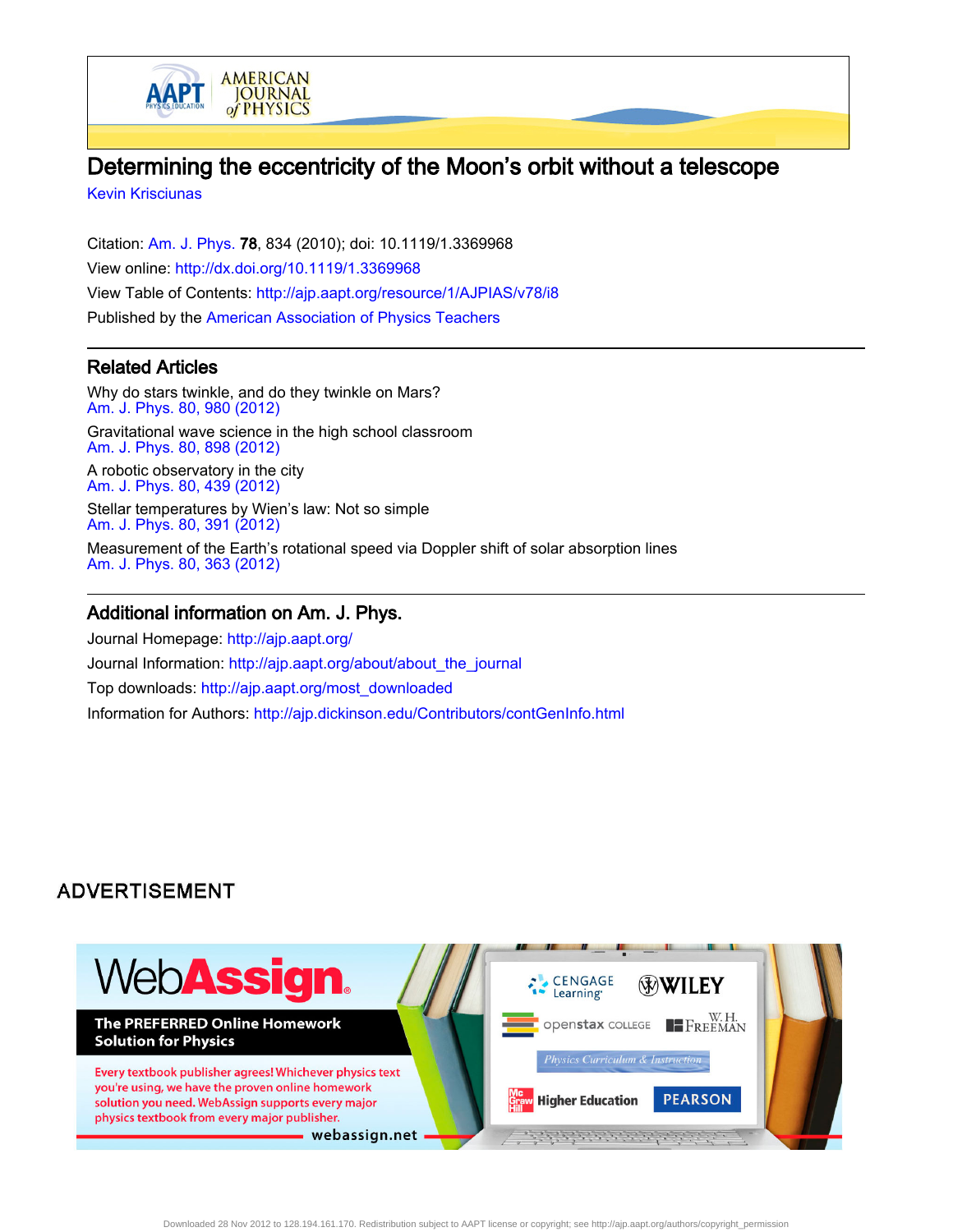# **Determining the eccentricity of the Moon's orbit without a telescope**

Kevin Krisciunas<sup>a)</sup>

*Department of Physics and Astronomy, George P. and Cynthia Woods Mitchell Institute for Fundamental Physics and Astronomy, Texas A&M University, 4242 TAMU, College Station, Texas 77843-4242*

(Received 21 December 2009; accepted 2 March 2010)

Prior to the invention of the telescope many astronomers worked out models of the motion of the Moon to predict the position of the Moon in the sky. These geometrical models implied a certain range of distances of the Moon from Earth. Ptolemy's most quoted model predicted that the Moon was nearly twice as far away at apogee than at perigee. Measurements of the angular size of the Moon were within the capabilities of pretelescopic astronomers. Such measurements could have helped refine the models of the motion of the Moon, but hardly anyone seems to have made any measurements that have come down to us. We use a piece of cardboard with a small hole in it which slides up and down a yardstick to show that it is possible to determine the eccentricity  $\epsilon \approx 0.039 \pm 0.006$  of the Moon's orbit. A typical measurement uncertainty of the Moon's angular size is  $\pm 0.8$  arc min. Because the Moon's angular size ranges from 29.4 to 33.5 arc min, carefully taken naked eye data are accurate enough to demonstrate periodic variations of the Moon's angular size. © *2010 American Association of Physics Teachers.*

[DOI: 10.1119/1.3369968]

### **I. INTRODUCTION**

The small angle formula is one of the simple geometrical relations discussed in elementary astronomy classes. An object of diameter *d* viewed at distance *D* subtends an angle  $\theta = d/D$  in radians if  $D \ge d$ . Two objects that satisfy this criterion are the Sun and Moon.

The history and significance of estimating the angular diameter of the Moon are a curious one. Aristarchus of Samos (approximately 310-230 BCE) wrote a treatise called *On the Sizes and Distances of the Sun and Moon*, which has survived.<sup>1</sup> In it Aristarchus wrote that the Sun and Moon must have about the same angular size, because during a total solar eclipse, the Moon just barely covers the Sun. He also wrote that the angular size of the Moon is 2 deg, though this value was not a result of an actual measurement. It is just a small angle he adopted while illustrating his method of determining the Moon's distance using the geometry of lunar eclipses.

Archimedes (approximately 287-212 BCE) wrote that Aristarchus also used another value for the angular size of the Moon,  $1/720$ th part of a circle, or 0.5 deg.<sup>2[,3](#page-5-3)</sup> This value is close to the accepted mean value of 0.5182 deg  $=31' 5.^{0.75}$ . (Dating back to the Babylonians, 1 deg  $=60$  arc min, or 60', and 1 arc min=60 arc sec, or 60".)

Hipparchus (approximately 190-120 BCE) wrote a treatise on the sizes and distances of the Sun and Moon, which has not survived, but its contents are known from two sources. [5](#page-5-5) Hipparchus obtained a mean lunar distance of 67.33 Earth radii, with a range of 62–72.67. In the *Almagest* (IV,9) Ptolemy (approximately 100-170 CE) quotes Hipparchus's value for the Moon's mean angular size of 1/650th of a circle, or  $33'14''.$ <sup>[6](#page-5-6)</sup>

Ptolemy's values for the minimum and maximum angular sizes of the Moon were  $31'20''$  and  $35'20''$ , respectively.<sup>7</sup> Ptolemy's model for the position of the Moon in the sky implies that its minimum distance is a mere 33.55 Earth radii, while its maximum distance is  $64.17$  Earth radii.<sup>8</sup> Given the importance of the *Almagest* from ancient times until the Renaissance, the implication that the Moon's distance (and hence, angular size) ranges by nearly a factor of two was

known to all those who worked on models of the Moon's motion, although a serious observer of the Moon would have known that its range of angular size is considerably smaller.

In his commentary on Aristotle's *De Caelo*, Simplicius (6th century CE) wrote, "...if we observe the moon by means of an instrument… it is at one time a disk of eleven finger-breadths, and again at another time a disk of twelve finger-breadths." Here a "finger-breadth" digit or *daktylos* is not the angular size of a finger at some distance. It is a Babylonian unit equal to 1/12 of a degree, but in this context it might be 1/12 of the maximum angular size of the Moon. Taken at face value, the statement by Simplicius implies the existence of observations that give just about the right range of the Moon's angular size. But the data and the identity of the observer are not given.<sup>9</sup>

In the 14th century two astronomers showed an interest in actually making some measurements. Levi ben Gerson (1288-1344), also known as Gersonides, was a versatile and accomplished scholar.<sup>10</sup> He invented the staff of Jacob, which consists of a calibrated ruler that slides perpendicularly along another calibrated staff. With it the angular separation of two stars in the sky or the height of building could be determined. By using a calibrated staff and a pinhole camera, he determined that the Sun ranges in angular size from  $27'50''$  to  $30'0''$ .<sup>[11](#page-5-11)</sup> He commented on Ptolemy's factor-oftwo range of the Moon's angular size and used the staff and pinhole camera to find a lunar diameter at quadrature first/ third quarter) only slightly larger than at opposition (full Moon).<sup>[12](#page-5-12)</sup> He did not carry out observations at all lunar phases.

Another pretelescopic astronomer to comment specifically on the range of lunar angular size as a consequence of a model to explain its varying position was Ibn al-Shatir  $(1304 - 1375/6 \text{ CE}).$  $(1304 - 1375/6 \text{ CE}).$  $(1304 - 1375/6 \text{ CE}).$ <sup>13</sup> The implied range was 29'2" to  $37'58''$ .

Regiomontanus (1436–1476) doubted the very large range of lunar angular size implied by Ptolemy's model, basing his criticism on al-Battani's apparent diameters at syzygy (new/ full Moon).<sup>[14](#page-5-14)</sup> In *De Revolutionibus* Copernicus (1473–1543) gave a range of 30' to  $35''38''$  for the Moon's angular size.<sup>15</sup> Tycho Brahe (1546-1601), the greatest pretelescopic in-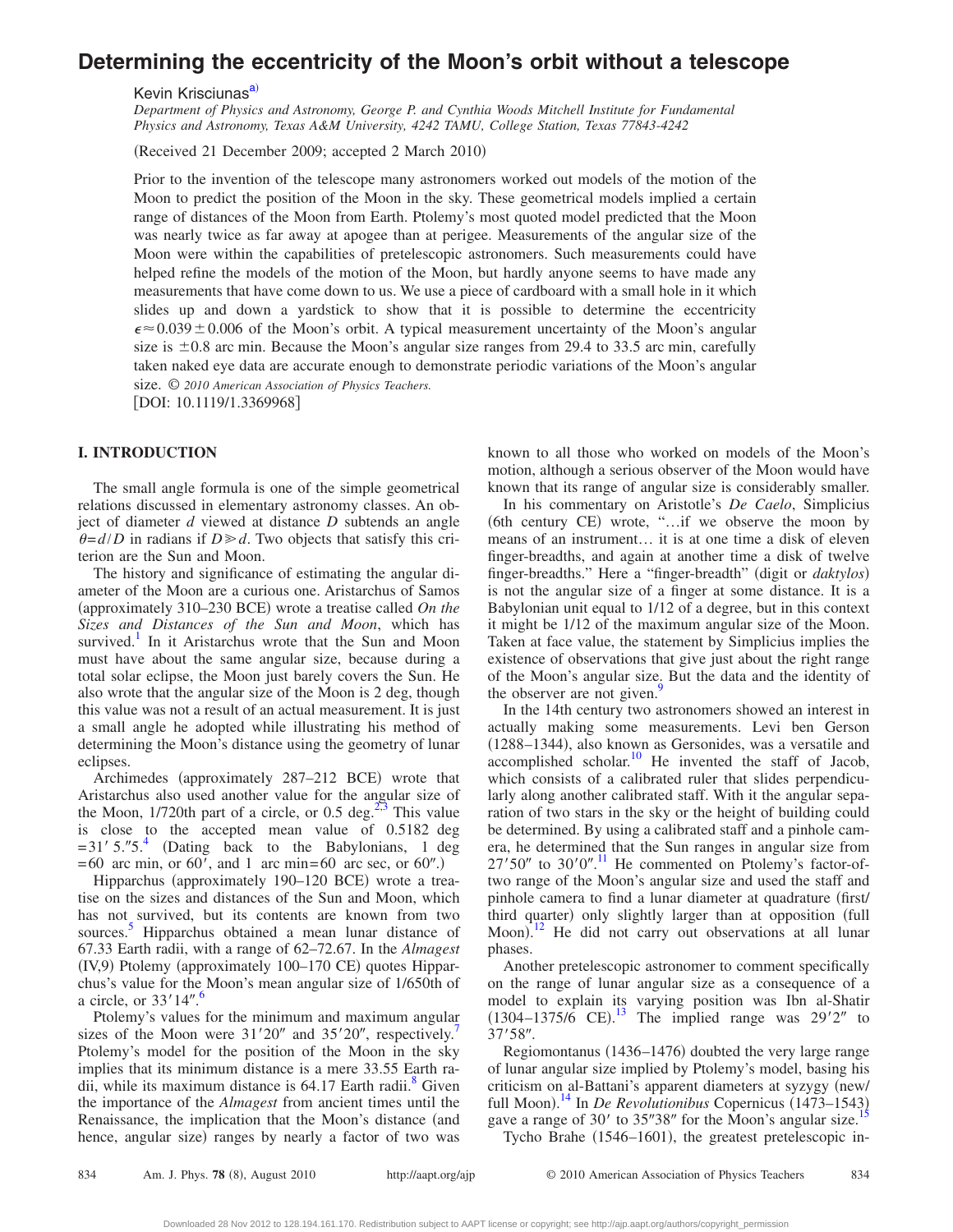<span id="page-2-0"></span>

Fig. 1. A simple Moon measuring device made from the bottom of a box of pancake mix.

strument designer and observer, devoted considerable effort to the orbit of the Moon, but he was concerned only with the Moon's varying position. Still, his model implied the maximum lunar distance at syzygy is 5.8% greater than the minimum lunar distance at syzygy.<sup>16</sup> So the range of Moon's distance is  $\pm 2.9\%$  with respect to its mean distance.

We now can model the orbit of the Moon very accurately. But we should not simply say that the eccentricity of the Moon is  $\epsilon = 0.05490$ , implying that the Moon's maximum distance is 5.5% greater than its mean distance, and that its minimum distance is 5.5% less than its mean distance. Contrary to most introductory astronomy textbooks, the Earth does not orbit the Sun on a simple elliptical orbit, nor does the Moon orbit the Earth on a simple elliptical orbit. The Earth-Moon barycenter orbits the Sun on a nearly Keplerian ellipse. The Earth and Moon do something else. Let  $\delta$ =0.011 be the "amplitude of Ptolemy's evection" (see Ref. [17](#page-5-17)). To first order the maximum deviation from uniform angular motion of the Moon varies from  $\pm 2(\epsilon - \delta)$  when the Moon is new or full and  $\pm 2(\epsilon + \delta)$  for the first and third quarters. The distance of the Moon from the Earth (to first order) varies by  $(\epsilon + \delta) = \pm 6.6\%$ .<sup>17</sup> Three modern ephemerides use 669, 921, and 915 terms, respectively, to calculate the distance to the Moon.<sup>18</sup>

One might think that Hipparchus or some other pretelescopic astronomer had actually measured the variation of the apparent angular size of the Moon over a number of lunations (that is, cycle of its phases, 29.53 days on average). Even if such measurements had been done, no data set or analysis of them has come down to us. With an instrument as simple as a quarter-inch diameter hole viewed at some distance down a yardstick, is it possible to show that the Moon's angular size varies from 29 to 33 arc min in a quasisinusoidal way?

#### **II. OBSERVATIONS**

Hipparchus measured the angular size of the Moon using a *dioptra*. Such a device uses a round object of small angular size to *occult* (cover up) the Moon. As did Levi ben Gerson,  $\frac{19}{19}$  we have found that it is better to use a sighting hole.

We fashioned a cross piece of cardboard that can slide up and down a yardstick, such as that pictured in Fig. [1.](#page-2-0) The yardstick is calibrated in centimeters and millimeters along

one edge. The purpose of the cross piece is to hold a thin piece of cardboard that has a small hole punched through it. We estimate that the diameter of the sighting hole is 6.2 mm.

In Table [I](#page-3-0) we present a series of observations carried out during 2009. All of the data were taken at College Station, Texas, which is about 100 m above sea level. All observations were made with my left eye, which is my better eye. In Table [I](#page-3-0) the age of the Moon is the number of days since the previous new Moon.<sup>20</sup> The "true angular size" is the geocentric angular diameter interpolated from values given in the Astronomical Almanac.<sup>[21](#page-5-21)</sup> Observations from 11:15 to 13:15 UT and from 22:37 to 23:43 UT were made during twilight or daytime. Starting on 4 August 2009 our data values in column 5 of Table [I](#page-3-0) are typically the average of two measurements, the first obtained while moving the cross piece out from a position much too close to the eye and the second obtained by moving the cross piece in from the far end of the yardstick. A pair of such observations made on the same occasion typically exhibits a difference of 8 mm. Thus, a typical uncertainty of one of the averages in column 5 is  $\pm 4$ mm.

Let *D* be the distance down the yardstick that the 6.2 mm sighting hole is viewed. We use the small angle approximation to obtain the observed angular size of the Moon as

$$
\theta_{\rm obs}(\text{arc min}) = \left(\frac{6.2}{D}\right) \left(\frac{180}{\pi}\right) 60. \tag{1}
$$

Taken at face value, our result for the mean angular size of the Moon is 25.9 arc min. Thus, our preliminary data exhibit a systematic error of 5.2 arc min. However, the pupil has a nonzero size and is comparable to the size of the sighting hole.

We therefore devised a simple calibration. A disk of diameter 90.44 mm would subtend an angle of 31.09 arc min if situated at a distance of 10 m. We cut out a disk that was 91 mm in diameter. At 10 m the angular size was 31.28 arc min. If it were not for the finite size of the pupil, a 6.2 mm hole viewed at 681.3 mm would subtend an equal angle. If we place the sighting hole at this distance, we can see beyond the left side of the disk from the right side of the pupil, and we can see beyond the right side of the disk from the left side of the pupil. Hence, we need to place the sighting hole at a greater distance from the eye to make the best apparent fit of the disk as seen through the hole. I found that I had to place the sighting hole 821 mm from my left eye to produce the best match to the angular size of the 91 mm disk. This calibration was done on 5 August 2009 in an illuminated hallway.) We thus obtain a correction factor of  $821/681.3=1.205$ , which should be used to scale our preliminary angular sizes. That is, from April through November 2009 when these lunar observations were made, the correction for my eye is given by

$$
\theta_{\text{corr}} = 1.205 \,\theta_{\text{obs}}.\tag{2}
$$

Further justification of the correction factor is shown in Fig.  $2$ , in which we plot the ratios of true (geocentric) angular sizes to the corresponding observed values. One outlier is eliminated from the analysis. A simple regression line gives a nonzero slope at the  $2.3\sigma$  level of significance. Thus, there is marginal (but statistically insignificant) evidence that I was measuring the Moon to be larger over time. The average value of the ratios is  $1.199 \pm 0.005$ , which is close to the correction factor derived from a measurement of the 91 mm

Downloaded 28 Nov 2012 to 128.194.161.170. Redistribution subject to AAPT license or copyright; see http://ajp.aapt.org/authors/copyright\_permission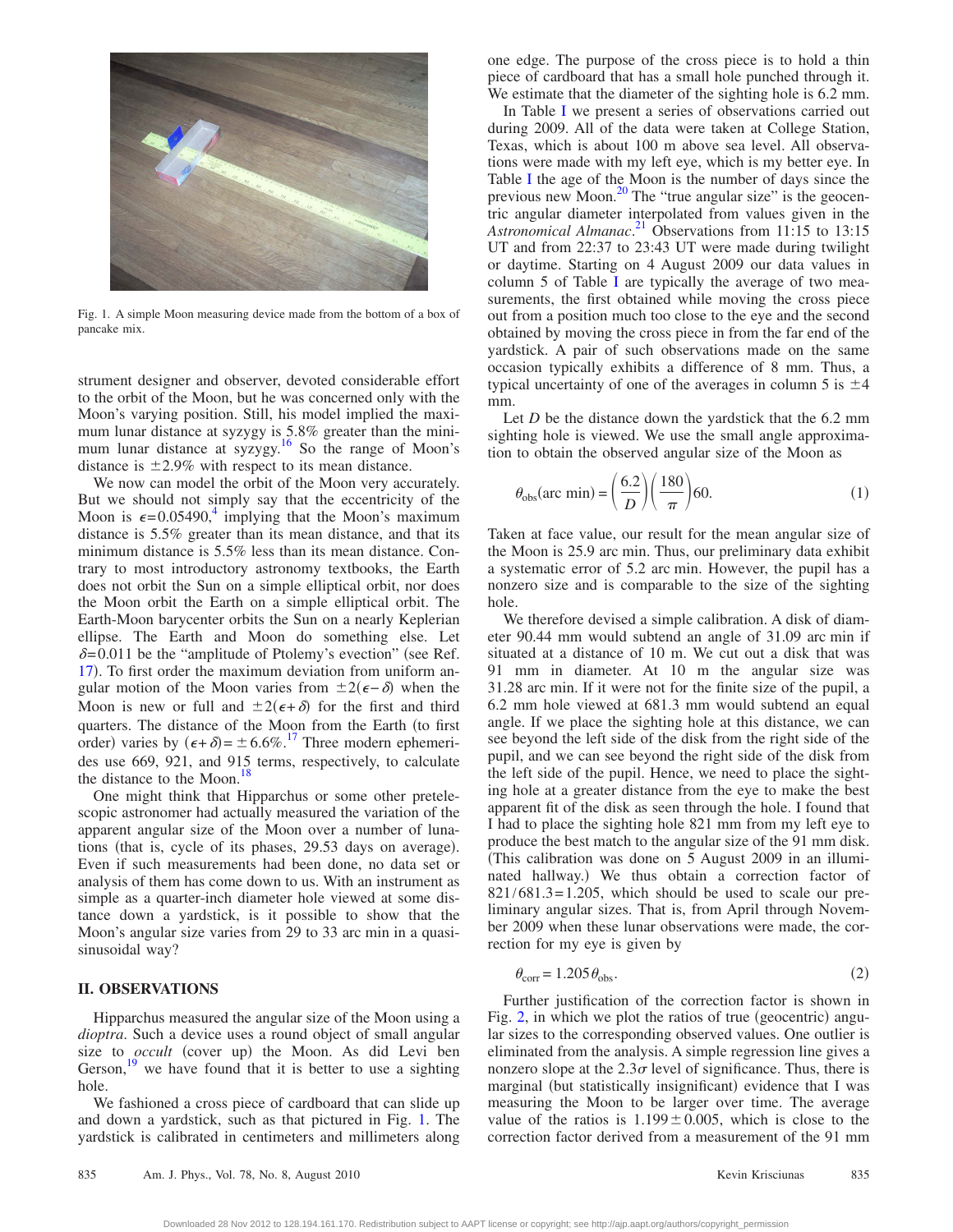<span id="page-3-0"></span>Table I. Measurements of the Moon's angular size and associated data.

| UT date (2009) | UT<br>(hh:mm) | $\mathrm{JD}^\mathrm{a}$<br>(days) | $Age^b$<br>(days) | $D^{c}$<br>(mm) | $\theta_{\rm corr}$<br>(arc min) | $\mathbf d$<br>$\theta_{\rm true}$<br>(arc min) |
|----------------|---------------|------------------------------------|-------------------|-----------------|----------------------------------|-------------------------------------------------|
|                |               |                                    |                   |                 |                                  |                                                 |
| 06 May         | 03:55         | 4957.6632                          | 11.02             | 840.0           | 30.58                            | 31.03                                           |
| 29 May         | 01:33         | 4980.5646                          | 4.56              | 810.0           | 31.71                            | 32.52                                           |
| 31 May         | 01:33         | 4982.5646                          | 6.56              | 794.0           | 32.35                            | 31.82                                           |
| 14 Jul         | 11:15         | 5026.9688                          | 21.65             | 828.0           | 31.02                            | 30.65                                           |
| $16$ Jul       | 12:02         | 5029.0014                          | 23.69             | 812.0           | 31.63                            | 31.65                                           |
| 29 Jul         | 01:33         | 5041.5646                          | 6.96              | 816.0           | 31.47                            | 30.62                                           |
| 04 Aug         | 02:08         | 5047.5889                          | 12.98             | 859.0           | 29.90                            | 29.42                                           |
| 07 Aug         | 12:01         | 5051.0007                          | 16.39             | 846.5           | 30.34                            | 29.72                                           |
| 10 Aug         | 11:58         | 5053.9986                          | 19.39             | 846.5           | 30.34                            | 30.40                                           |
| 13 Aug         | 12:04         | 5057.0028                          | 22.40             | 796.0           | 32.27                            | 31.48                                           |
| 14 Aug         | 11:57         | 5057.9979                          | 23.39             | 817.0           | 31.44                            | 31.90                                           |
| 15 Aug         | 12:08         | 5059.0056                          | 24.40             | 816.0           | 31.47                            | 32.31                                           |
| 17 Aug         | 10:00         | 5060.9167                          | 26.31             | 805.0           | 31.90                            | 32.96                                           |
| 27 Aug         | 02:48         | 5070.6167                          | 6.70              | 810.0           | 31.71                            | 30.26                                           |
| 30 Aug         | 03:00         | 5073.6250                          | 9.71              | 870.5           | 29.50                            | 29.70                                           |
| 02 Sep         | 01:12         | 5076.5500                          | 12.63             | 899.0           | 28.57                            | 29.56                                           |
| 07 Sep         | 02:48         | 5081.6167                          | 17.70             | 811.0           | 31.67                            | 30.83                                           |
| 09 Sep         | 11:45         | 5083.9896                          | 20.07             | 795.0           | 32.31                            | 31.23                                           |
| 16 Sep         | 11:46         | 5090.9903                          | 27.07             | 804.0           | 31.94                            | 32.80                                           |
| 27 Sep         | 23:30         | 5102.4792                          | 9.20              | 848.0           | 30.29                            | 29.54                                           |
| 29 Sep         | 23:42         | 5104.4875                          | 11.21             | 865.0           | 29.69                            | 29.68                                           |
| 03 Oct         | 03:51         | 5107.6604                          | 14.38             | 859.5           | 29.88                            | 30.41                                           |
| 08 Oct         | 03:40         | 5112.6528                          | 19.37             | 841.0           | 30.54                            | 31.73                                           |
| 08 Oct         | 13:00         | 5113.0417                          | 19.76             | 802.0           | 32.02                            | 31.81                                           |
| 15 Oct         | 11:54         | 5119.9958                          | 26.72             | 761.5           | 33.73                            | 32.23                                           |
| 23 Oct         | 01:27         | 5127.5604                          | 4.83              | 765.0           | 33.57                            | 29.95                                           |
| 23 Oct         | 23:29         | 5128.4785                          | 5.75              | 840.0           | 30.58                            | 29.74                                           |
| 24 Oct         | 23:42         | 5129.4875                          | 6.76              | 843.0           | 30.47                            | 29.60                                           |
| 25 Oct         | 22:37         | 5130.4424                          | 7.71              | 868.0           | 29.59                            | 29.56                                           |
| 27 Oct         | 23:43         | 5132.4882                          | 9.76              | 819.0           | 31.36                            | 29.75                                           |
| 31 Oct         | 23:28         | 5136.4778                          | 13.75             | 817.0           | 31.44                            | 30.98                                           |
| 03 Nov         | 12:51         | 5139.0354                          | 16.30             | 792.0           | 32.43                            | 31.85                                           |
| 05 Nov         | 12:42         | 5141.0292                          | 18.30             | 773.0           | 33.23                            | 32.26                                           |
| 06 Nov         | 12:55         | 5142.0382                          | 19.31             | 789.5           | 32.53                            | 32.35                                           |
| 10 Nov         | 13:15         | 5146.0521                          | 23.32             | 800.0           | 32.10                            | 32.11                                           |

a Julian date minus 2450000.

<sup>b</sup>Time in days since previous new Moon.

E Sistance from the eye of the 6.2 mm diameter sighting hole. Typical internal error is  $\pm 4$  mm. <sup>d</sup>Geocentric angular diameter of the Moon, interpolated from data given in Ref. [21.](#page-5-21)

disk at 10 m. Ideally, we would do this calibration after each measurement of the Moon under lighting conditions as similar as possible. Maybe there is a set of three correction factors for each observer, one for nighttime, one for twilight, and one for daytime observations. But such an investigation is beyond the scope of this paper.

The correction factor eliminates any systematic error in the adopted size of the sighting hole. If the true diameter of the sighting hole were really 6.4 mm, then the correction factor would be correspondingly smaller. For the calibration we have given and observations with my left eye, I can use the following relation for the Moon's angular size:

$$
\theta_{\text{corr}} = 31.28 \left( \frac{821}{D} \right). \tag{3}
$$

Thanks to the correction factor, my mean value for the angular size is 31.18 arc min, close to the accepted mean value of 31.09 arc min.

#### **III. ANALYSIS AND DISCUSSION**

Even before the ancient Greeks, the Babylonians knew the length of the *anomalistic month*, which is the time between occurrences of maximum daily motion against the background of stars (that is, the time from perigee to perigee), 27.55455 days.<sup>4</sup> We have taken data over 7 lunations=7.5 anomalistic months. Because a lunation takes about 29.53 days, the apogee/perigee occurs 2 days earlier each subsequent lunation. Ideally, we should have a data set that extends over 14 lunations=15 anomalistic months. In that case every phase would occur at some time over the range of observations at perigee and at apogee.

Because all observations presented in Table [I](#page-3-0) were made by the same observer with the same eye and the same sighting hole, we can derive a value of the eccentricity of the Moon's orbit from an analysis of the distances down the yardstick given in column 5, or we can use the uncorrected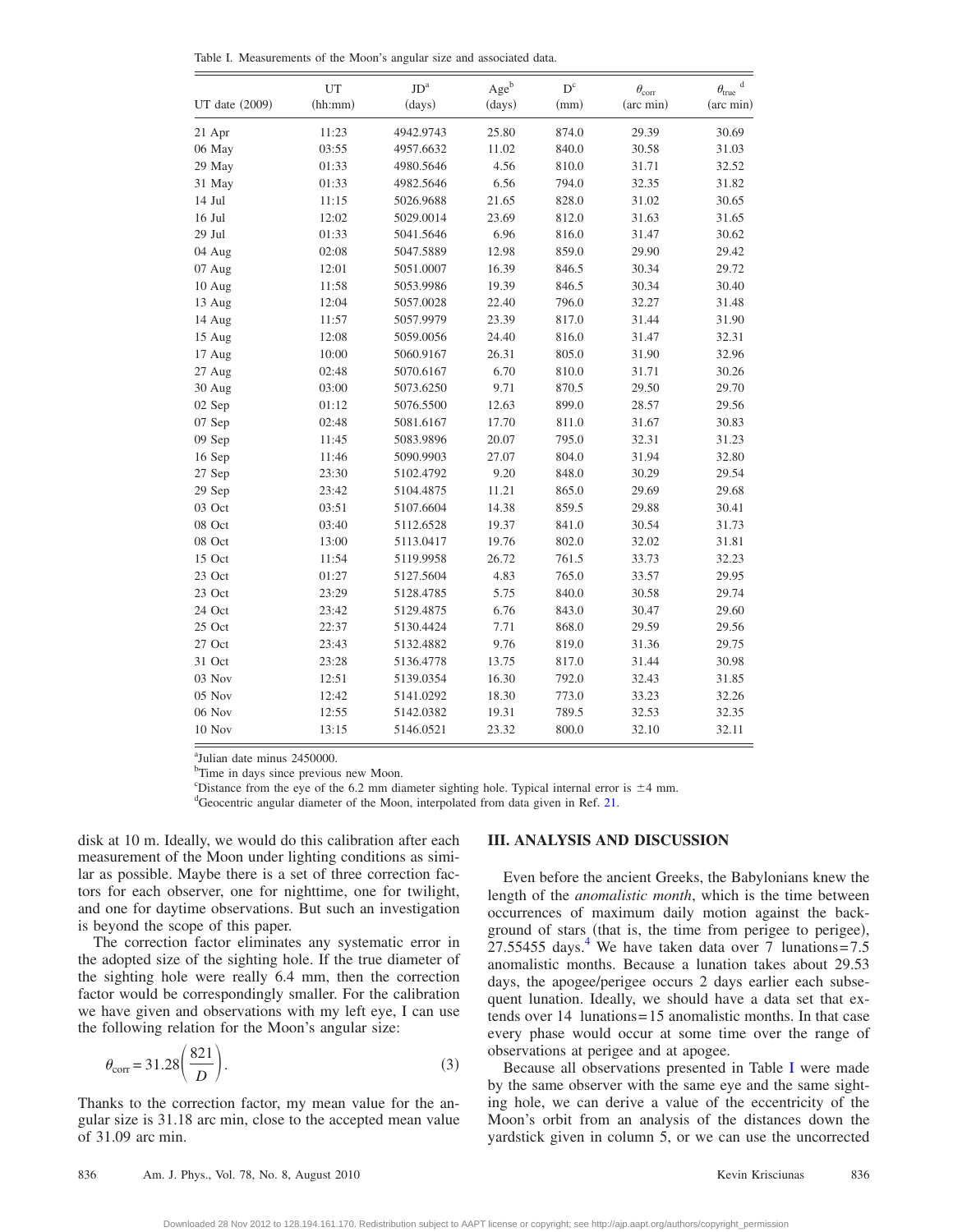<span id="page-4-0"></span>

Fig. 2. Ratios of the true (geocentric) angular sizes of the Moon to the corresponding measured (uncorrected) values. Triangles represent observations made during twilight or daytime. Dots represent observations made at nighttime when the observer's pupil was presumably smaller. The square represents a calibration done with a 91 mm disk viewed at 10 m, which matches the true mean angular size of the Moon. The slope of the regression line is nonzero at the  $2.3\sigma$  level, which is to say it is not statistically significantly different than zero.

(observed) angular sizes of the Moon. The eccentricity of the orbit is just the amplitude of the sinusoid that best fits the data, divided by the mean value of the data. We used the corrected angular sizes given in column 6 of Table [I](#page-3-0) because the correction factor eliminates a significant source of systematic error.

Note that although a Keplerian elliptical orbit is necessarily eccentric, without more accurate data than we present here, we cannot show that the Moon's orbit is elliptical, circular, ovoid, or some other shape. We have only demonstrated that the Earth does not reside at the center of the Moon's orbit, as was known by Ptolemy, Copernicus, and others.

Suppose we knew nothing of the value of the anomalistic month. What does our data set tell us is the time between perigees? We eliminated one data point from the analysis, the first datum from 23 October 2009, which is a  $4.5\sigma$  outlier. Using a program for the analysis of variable star light curves,<sup>[22](#page-5-22)</sup> we obtain a best fit period of  $27.24 \pm 0.29$  days. The uncertainty of the period is to be considered a lower limit.<sup>23</sup> The amplitude of the variation is  $1.23$ The amplitude of the variation is 1[.23](#page-5-23)  $\pm$  0.17 arc min. The root-mean-square scatter of the data with respect to that sinusoid is  $\pm 0.74$  arc min, which is the internal random error of the measurements. The implied eccentricity of the Moon's orbit is  $0.039 \pm 0.006$  $0.039 \pm 0.006$  $0.039 \pm 0.006$ . In Fig. 3(a) we show our data folded with the best period derivable from only our data set.

Figure  $3(b)$  $3(b)$  shows the geocentric angular size of the Moon (from Ref. [21](#page-5-21)) at the dates and times we took data, folded with the anomalistic period of the Moon. Note that the actual "true values" do not exhibit a simple sinusoid.

A comparison of our corrected angular sizes to the geocentric values from Ref. [21](#page-5-21) indicates that a typical one of our individual data points is accurate to  $\pm 0.80$  arc min. This accuracy is only marginally larger than the root-mean-square

<span id="page-4-1"></span>

Fig. 3. Angular diameter of the Moon versus its phase in its cycle from aphelion to aphelion. (a) Measured values. Data represented by triangles were made during twilight or daytime. Data represented by dots were made at nighttime. The solid line is a single sine wave whose amplitude and mean value were given by the program PERDET. (b) True geocentric values of the Moon's angular size, as interpolated from Ref. [21.](#page-5-21)

scatter of the data with respect to the best fit sine wave, implying that the corrected angular sizes contain no serious systematic offset.

The data obtained when the age of the Moon is between 7.7 and 22.4 days (first quarter to third quarter) are a bit more accurate than observations of the crescent Moon. Twilight and daytime observations are more accurate than nighttime observations because the Moon's glare makes the observations more difficult.

It is remarkable that none of the great pretelescopic astronomers carried out simple observations like those presented here. Of course, before the 19th century there was no Fourier analysis or least-squares theory to derive some of the numbers presented here, but the Babylonians did know the duration of the anomalistic month to a high accuracy, and hence measurements of the angular diameter of the Moon could have been folded with that period using nothing more than simple arithmetic.

It could be asserted that because no known pretelescopic data set has come down to us, the analysis presented here is completely unhistorical and therefore of no interest to historians. Perhaps this paper will motivate scholars who can read Arabic or Hebrew to identify and scrutinize some previously unstudied manuscripts that contain data similar to those presented here.

The geometrical models of the Moon's motion were concerned with its ecliptic latitude and longitude, not with its distance. But observations of the Moon's angular size, which is to say measures related to its physical distance, could have nudged astronomers down the path of more physically realistic models of the solar system.

#### **ACKNOWLEDGMENTS**

The author thanks Dudley Herschbach for the suggestion to write this article. The author is particularly grateful to Noel Swerdlow for numerous fruitful discussions. Alexei Be